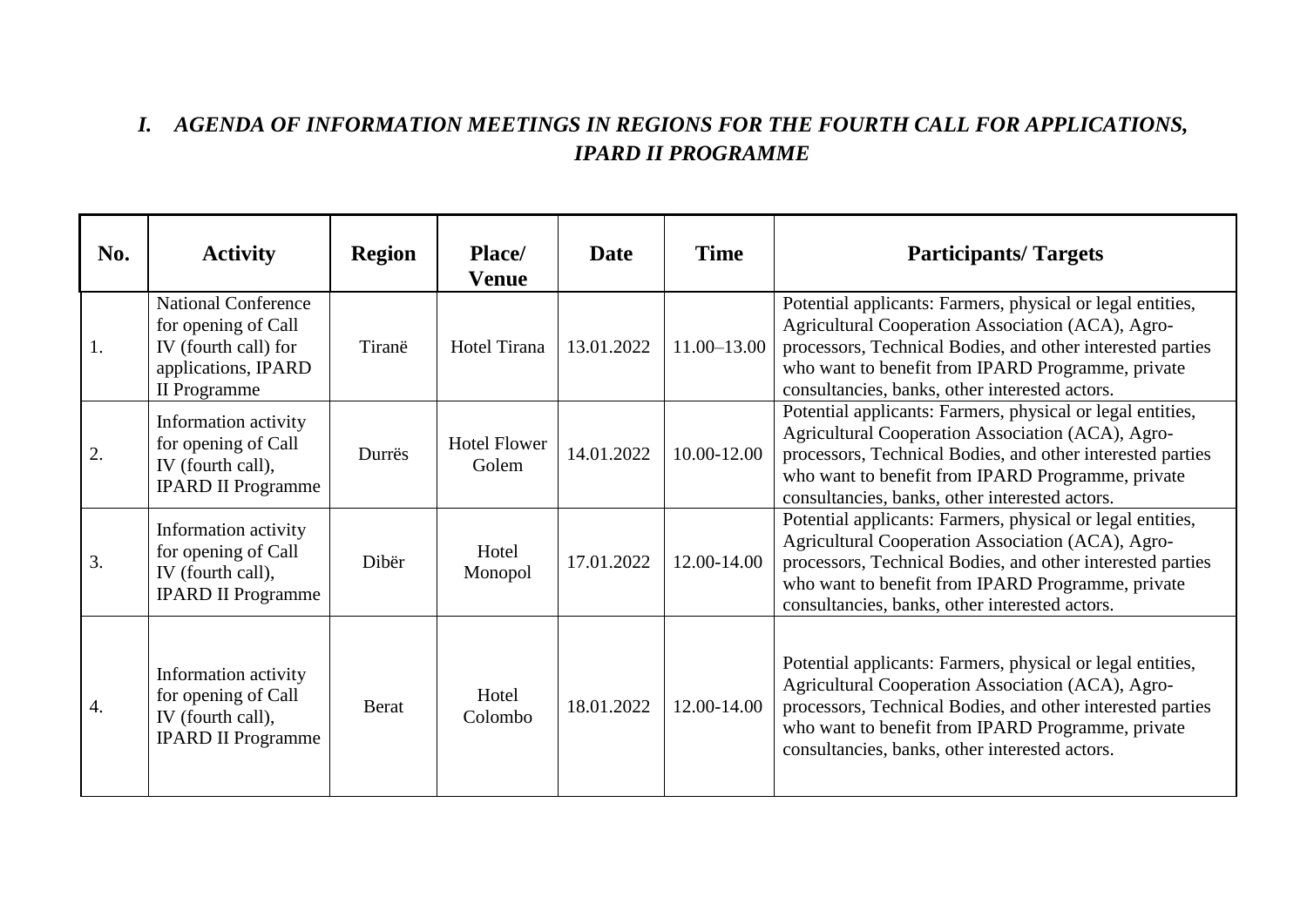| 5.  | Information activity<br>for opening of Call<br>IV (fourth call),<br><b>IPARD II Programme</b> | Elbasan | Hotel<br>Scampa    | 19.01.2022 | 10.00-12.00     | Potential applicants: Farmers, physical or legal entities,<br>Agricultural Cooperation Association (ACA), Agro-<br>processors, Technical Bodies, and other interested parties<br>who want to benefit from IPARD Programme, private<br>consultancies, banks, other interested actors. |
|-----|-----------------------------------------------------------------------------------------------|---------|--------------------|------------|-----------------|--------------------------------------------------------------------------------------------------------------------------------------------------------------------------------------------------------------------------------------------------------------------------------------|
| 6.  | Information activity<br>for opening of Call<br>IV (fourth call),<br><b>IPARD II Programme</b> | Korçë   | <b>Hotel Grand</b> | 20.01.2022 | 12.00-14.00     | Potential applicants: Farmers, physical or legal entities,<br>Agricultural Cooperation Association (ACA), Agro-<br>processors, Technical Bodies, and other interested parties<br>who want to benefit from IPARD Programme, private<br>consultancies, banks, other interested actors. |
| 7.  | Information activity<br>for opening of Call<br>IV (fourth call),<br><b>IPARD II Programme</b> | Fier    | <b>Hotel Fieri</b> | 21.01.2022 | $10.00 - 12.00$ | Potential applicants: Farmers, physical or legal entities,<br>Agricultural Cooperation Association (ACA), Agro-<br>processors, Technical Bodies, and other interested parties<br>who want to benefit from IPARD Programme, private<br>consultancies, banks, other interested actors. |
| 8.  | Information activity<br>for opening of Call<br>IV (fourth call),<br><b>IPARD II Programme</b> | Kukës   | Hotel<br>Amerika   | 25.01.2022 | 11.00-13.00     | Potential applicants: Farmers, physical or legal entities,<br>Agricultural Cooperation Association (ACA), Agro-<br>processors, Technical Bodies, and other interested parties<br>who want to benefit from IPARD Programme, private<br>consultancies, banks, other interested actors. |
| 9.  | Information activity<br>for opening of Call<br>IV (fourth call),<br><b>IPARD II Programme</b> | Shkodër | Hotel<br>Coloseu   | 26.01.2022 | 11.00-13.00     | Potential applicants: Farmers, physical or legal entities,<br>Agricultural Cooperation Association (ACA), Agro-<br>processors, Technical Bodies, and other interested parties<br>who want to benefit from IPARD Programme, private<br>consultancies, banks, other interested actors. |
| 10. | Information activity<br>for opening of Call<br>IV (fourth call),                              | Vlorë   | Hotel<br>Partner   | 27.01.2022 | 11.30-13.30     | Potential applicants: Farmers, physical or legal entities,<br>Agricultural Cooperation Association (ACA), Agro-<br>processors, Technical Bodies, and other interested parties                                                                                                        |